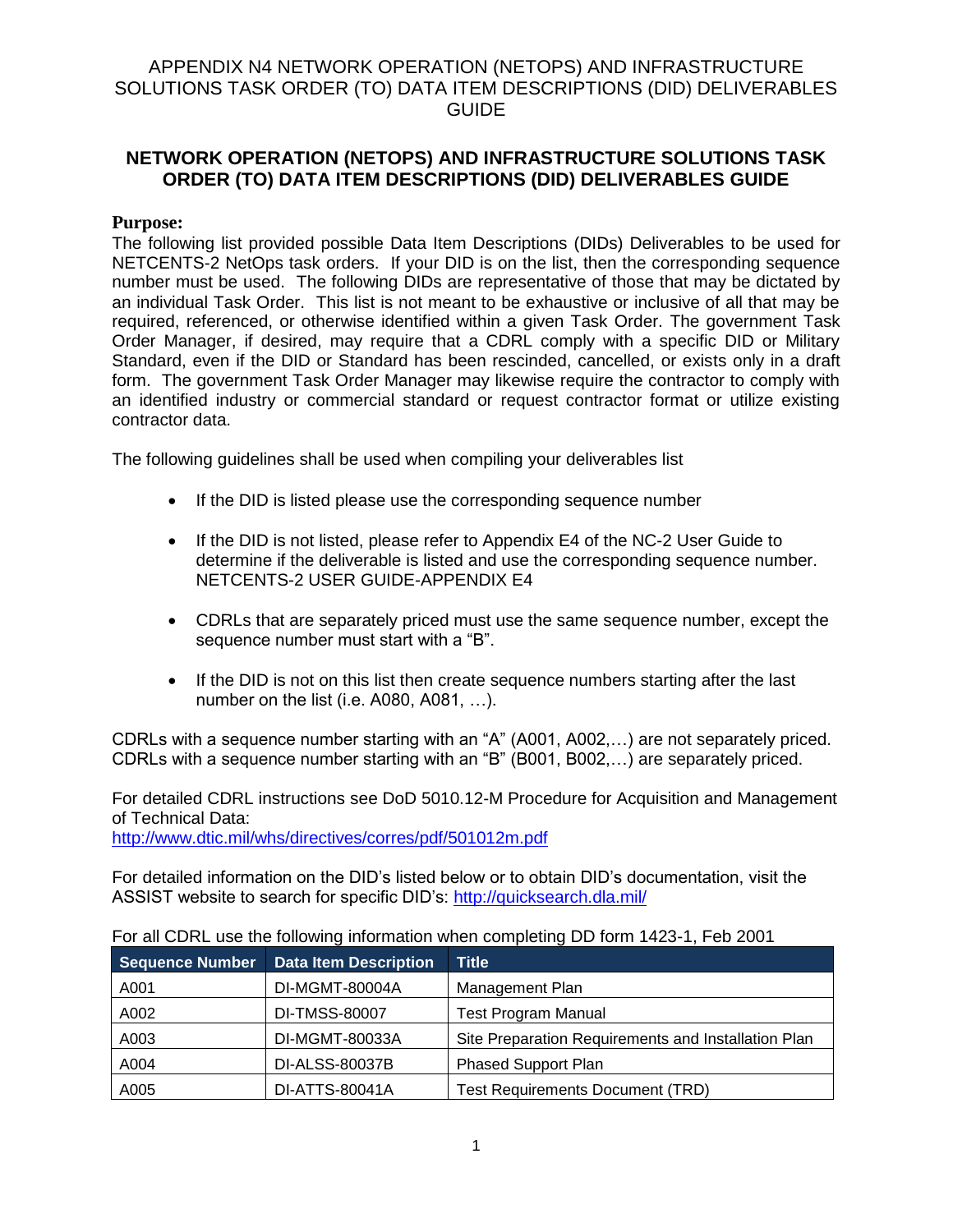| <b>Sequence Number</b> | <b>Data Item Description</b> | <b>Title</b>                                                                |
|------------------------|------------------------------|-----------------------------------------------------------------------------|
|                        |                              | <b>Engineering and Technical Services Accomplishment</b>                    |
| A006                   | DI-MGMT-80061A               | Report<br>Technical Manual (TM) Contractor Furnished                        |
|                        |                              | Aeronautical Equipment or Contractor Furnished                              |
| A007                   | DI-TMSS-80067B               | Equipment (CFAE/CFE) Notices                                                |
| A008                   | DI-MISC-80093                | DoD Property Record (Partial)                                               |
| A009                   | DI-ILSS-80095                | Integrated Logistics Support Plan                                           |
| A010                   | DI-SAFT-80101B               | System Safety Hazard Analysis Report (SSHA)                                 |
| A011                   | DI-SAFT-80102B               | Safety Assessment Report (SAR)<br>Government Industry Data Exchange Program |
| A012                   | DI-QCIC-80125B               | (GIDEP) Alert/Safe-Alert Report                                             |
| A013                   | DI-QCIC-80126B               | Government Industry Data Exchange Program<br>(GIDEP) Alert Response         |
| A014                   | DI-QCIC-80127A               | <b>GIDEP Annual Progress Report</b>                                         |
| A015                   | DI-QCIC-80131                | Failure and Analysis Tracking Report                                        |
| A016                   | DI-MISC-80136                | <b>Traffic Measurements and Analysis Report</b>                             |
| A017                   | DI-GDRQ-80148                | <b>Telecommunications System Engineering Handbook</b>                       |
| A018                   | DI-GDRQ-80150                | Telecommunications System Installation Plan                                 |
| A019                   | DI-DRPR-80151A               | <b>Communications-Computer Systems Installation</b><br>Records (CSIRS)      |
| A020                   | DI-QCIC-80154A               | Installation and Acceptance Test Plan (JATP)                                |
| A021                   | DI-EMCS-80199C               | Electromagnetic Interference Control Procedures<br>(EMICP)                  |
| A022                   | DI-EMCS-80200C               | Electromagnetic Interference Test Report (EMITR)                            |
| A023                   | DI-EMCS-80201C               | Electromagnetic Interference Test Procedures<br>(EMITP)                     |
| A024                   | DI-QCIC-80202                | Breakdown Diagram                                                           |
| A025                   | DI-QCIC-80203                | Interface Analysis Record                                                   |
| A026                   | DI-QCIC-80204                | <b>Test Elements List</b>                                                   |
| A027                   | DI-QCIC-80207                | Verification Analysis Record                                                |
| A028                   | DI-MISC-80215                | <b>Energy Information Report</b>                                            |
| A029                   | DI-EMCS-80217A               | <b>Tempest Assessment Report</b>                                            |
| A030                   | DI-EMCS-80218                | <b>Request for Tempest Test</b>                                             |
| A031                   | DI-EMCS-80219                | Adverse Tempest Impact Statement                                            |
| A032                   | DI-EMCS-80220                | <b>Tempest Inspection Report</b>                                            |
| A033                   | DI-ADMN-80222                | <b>Classified Processing Equipment Inventory</b>                            |
| A034                   | DI-MGMT-80224B               | <b>Technical Directive Compliance Reports</b>                               |
| A035                   | DI-MGMT-80227                | Contractor's Progress, Status and Management<br>Report                      |
| A036                   | DI-TMSS-80229D               | Technical Order Improvement Report and Reply                                |
| A037                   | DI-TCSP-80235A               | Request for Engineering or Technical Assistance                             |
| A038                   | DI-ADMN-80239                | Information Systems Accreditation Documentation                             |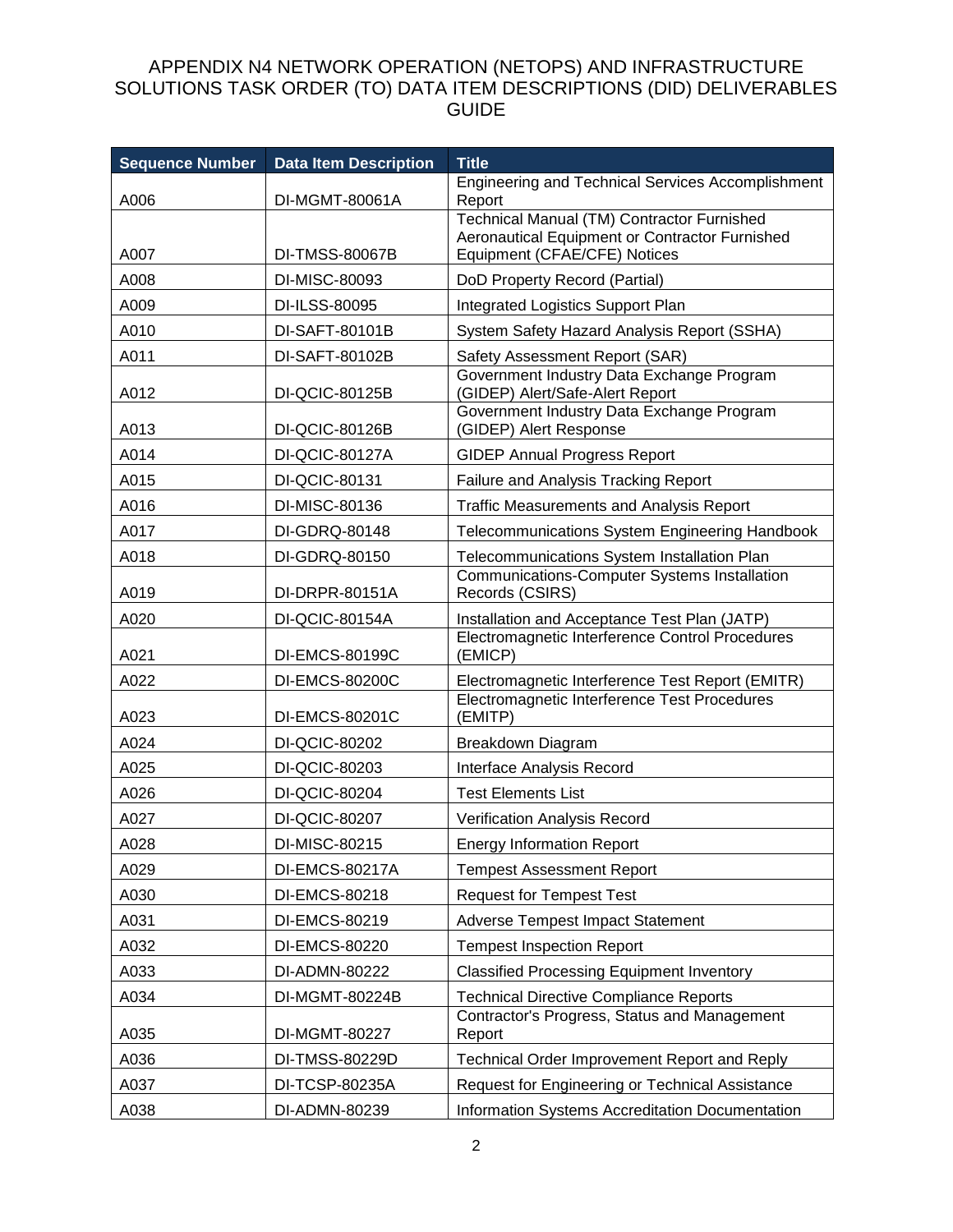| <b>Sequence Number</b> | <b>Data Item Description</b> | <b>Title</b>                                                                                                  |
|------------------------|------------------------------|---------------------------------------------------------------------------------------------------------------|
| A039                   | DI-MGMT-80259                | Physical Inventories Report                                                                                   |
| A040                   | DI-RELI-80261                | Production Inspection Equipment Test Systems<br><b>Engineering Design Data</b>                                |
| A041                   | DI-MGMT-80269                | Status of Government Furnished Equipment (GFE)<br>Report                                                      |
| A042                   | DI-MGMT-80277                | Government Furnished Inspection Equipment<br>Maintenance Report                                               |
| A043                   | DI-ATTS-80285C               | Engineering Support Data (ESD)                                                                                |
| A044                   | DI-SESS-80294B               | Maintenance Test and Support Equipment<br><b>Requirements List</b>                                            |
| A045                   | DI-RELI-80322                | Quality Conformance Inspection and Test<br>Procedures                                                         |
| A046                   | DI-RELI-80323                | <b>Certification Demonstration Procedures</b>                                                                 |
| A047                   | DI-MCCR-80339                | <b>Communication Security Equipment Description</b>                                                           |
| A048                   | DI-MCCR-80340                | <b>Communication Security System Description</b>                                                              |
| A049                   | DI-DRPR-80341                | Engineering Document Accountability List (EDAL)                                                               |
| A050                   | DI-MISC-80343                | Multiplex Interface Control Document (MICD)                                                                   |
| A051                   | DI-MISC-80352                | <b>Optical Sensor System Quality Report</b>                                                                   |
| A052                   | DI-MGMT-80354                | Outside Plant Equipment Installation Plan                                                                     |
| A053                   | DI-MISC-80358                | <b>Document Changes</b>                                                                                       |
| A054                   | DI-MISC-80359                | Equipment Failure Information Report (EFIR)                                                                   |
| A055                   | DI-ATTS-80360A               | Energy Monitoring and Control Systems (EMCS)<br>Factory Test Plan                                             |
| A056                   | DI-ATTS-80361A               | <b>Energy Monitoring and Control Systems (EMCS)</b><br><b>Factory Test Procedures</b>                         |
| A057                   | DI-ATTS-80362A               | Energy Monitoring and Control Systems (EMCS)<br><b>Factory Test Reports</b>                                   |
| A058                   | DI-ATTS-80363A               | <b>Energy Monitoring and Control Systems (EMCS)</b><br>Performance Verification and Endurance Test Plan       |
| A059                   | DI-ATTS-80364A               | Energy Monitoring and Control Systems (EMCS)<br>Performance Verification and Endurance Test<br>Procedures     |
| A060                   | DI-ATTS-80365A               | <b>Energy Monitoring and Control Systems (EMCS)</b><br>Performance Verification and Endurance Test<br>Reports |
| A061                   | DI-ATTS-80366A               | Energy Monitoring and Control Systems (EMCS)<br><b>Endurance Test Failure Reports</b>                         |
| A062                   | DI-MGMT-80368A               | <b>Status Report</b>                                                                                          |
| A063                   | DI-MISC-80370                | Safety Engineering Analysis Report                                                                            |
| A064                   | DI-MGMT-80377                | Government Furnished Equipment Detail Transaction<br><b>Status Data</b>                                       |
| A065                   | DI-MGMT-80389B               | Receipt of Government Material Report                                                                         |
| A066                   | DI-MISC-80392                | <b>Operating Instructions</b>                                                                                 |
| A067                   | DI-MISC-80393A               | Master Document List (MDL)                                                                                    |
| A068                   | DI-SAFT-80402                | <b>Operating Procedures for Hazardous Materials</b>                                                           |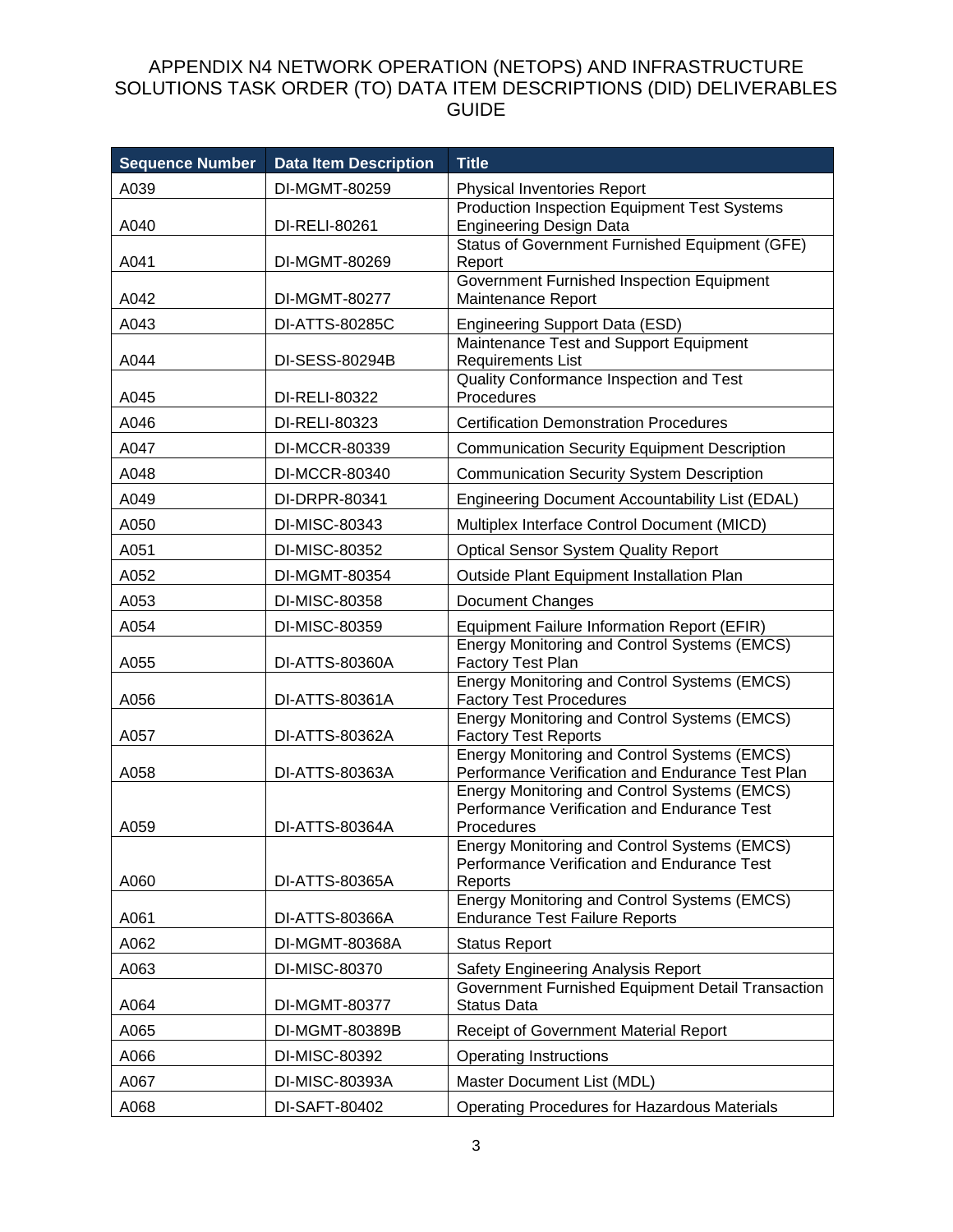| <b>Sequence Number</b> | <b>Data Item Description</b> | <b>Title</b>                                                                       |
|------------------------|------------------------------|------------------------------------------------------------------------------------|
| A069                   | DI-MGMT-80408B               | <b>Request for Government Furnished Materiel</b>                                   |
| A070                   | DI-IPSC-80409A               | <b>Integrated Circuit Graphics Database</b>                                        |
| A071                   | DI-EDRS-80410                | <b>Engineering Documentation Information</b>                                       |
| A072                   | DI-MISC-80416A               | Telecommunications Service Request (TSR)                                           |
| A073                   | DI-MISC-80419A               | Base Communications-Computer Systems (C-CS)<br>Assessment                          |
| A074                   | DI-MISC-80420A               | Circuit Order In-Effect/Exception/Delayed Service<br>Report                        |
| A075                   | DI-MISC-80421                | <b>Communications Outage Reports</b>                                               |
| A076                   | DI-MISC-80422                | <b>Telephone Directory</b>                                                         |
| A077                   | DI-MGMT-80438B               | Government Furnished Materiel (GFM) Consumption<br>Report                          |
| A078                   | DI-MGMT-80441                | Government Property Physical Inventory Count or<br><b>Custodial Balance Report</b> |
| A079                   | DI-ADMN-80447A               | <b>Contract Summary Report</b>                                                     |
| A080                   | DI-FNCL-80449                | Design-To-Cost/Life Cycle Cost and Variance<br>Analysis Report                     |
| A081                   | DI-ILSS-80454                | Support Equipment Installation Data (SEID)                                         |
| A082                   | DI-CMAN-80463C               | <b>Engineering Release Record (ERR)</b>                                            |
| A083                   | DI-MGMT-80469A               | System Assessment Report (SAR)                                                     |
| A084                   | DI-MGMT-80479                | Time Compliance Order (TCTO) Status Report                                         |
| A085                   | DI-NDTI-80492A               | <b>Integrated Circuit Production Test Report</b>                                   |
| A086                   | <b>DI-MCCR-80500A</b>        | <b>Computer Aided Cell Development Data</b>                                        |
| A087                   | DI-MISC-80508B               | <b>Technical Report - Study/Services</b>                                           |
| A088                   | DI-QCIC-80509                | Installation-Engineering Plan                                                      |
| A089                   | DI-QCIC-80510                | Installation Specification                                                         |
| A090                   | DI-QCIC-80511                | <b>Installation Test Procedures</b>                                                |
| A091                   | DI-QCIC-80512                | <b>Installation Test Report</b>                                                    |
| A092                   | DI-ILSS-80525                | Logistic Support Status Report                                                     |
| A093                   | DI-TMSS-80527C               | Commercial Off-The-Shelf (COTS) Manuals and<br>Associated Supplemental Data        |
| A094                   | DI-CMAN-80529                | <b>Modification Work Order</b>                                                     |
| A095                   | DI-CMAN-80530                | List of Modification Work Orders                                                   |
| A096                   | DI-MISC-80541B               | <b>Inventory Count Worksheet</b>                                                   |
| A097                   | DI-QCIC-80553A               | <b>Acceptance Test Plan</b>                                                        |
| A098                   | DI-MGMT-80555A               | Program Progress Report                                                            |
| A099                   | DI-MISC-80557                | <b>Commercial Support Documentation (CSD)</b>                                      |
| A100                   | DI-MISC-80564                | <b>Vulnerability Analysis Report</b>                                               |
| A101                   | DI-NDTI-80566A               | <b>Test Plan</b>                                                                   |
| A102                   | DI-GDRQ-80567A               | Subsystem Design Analysis Report                                                   |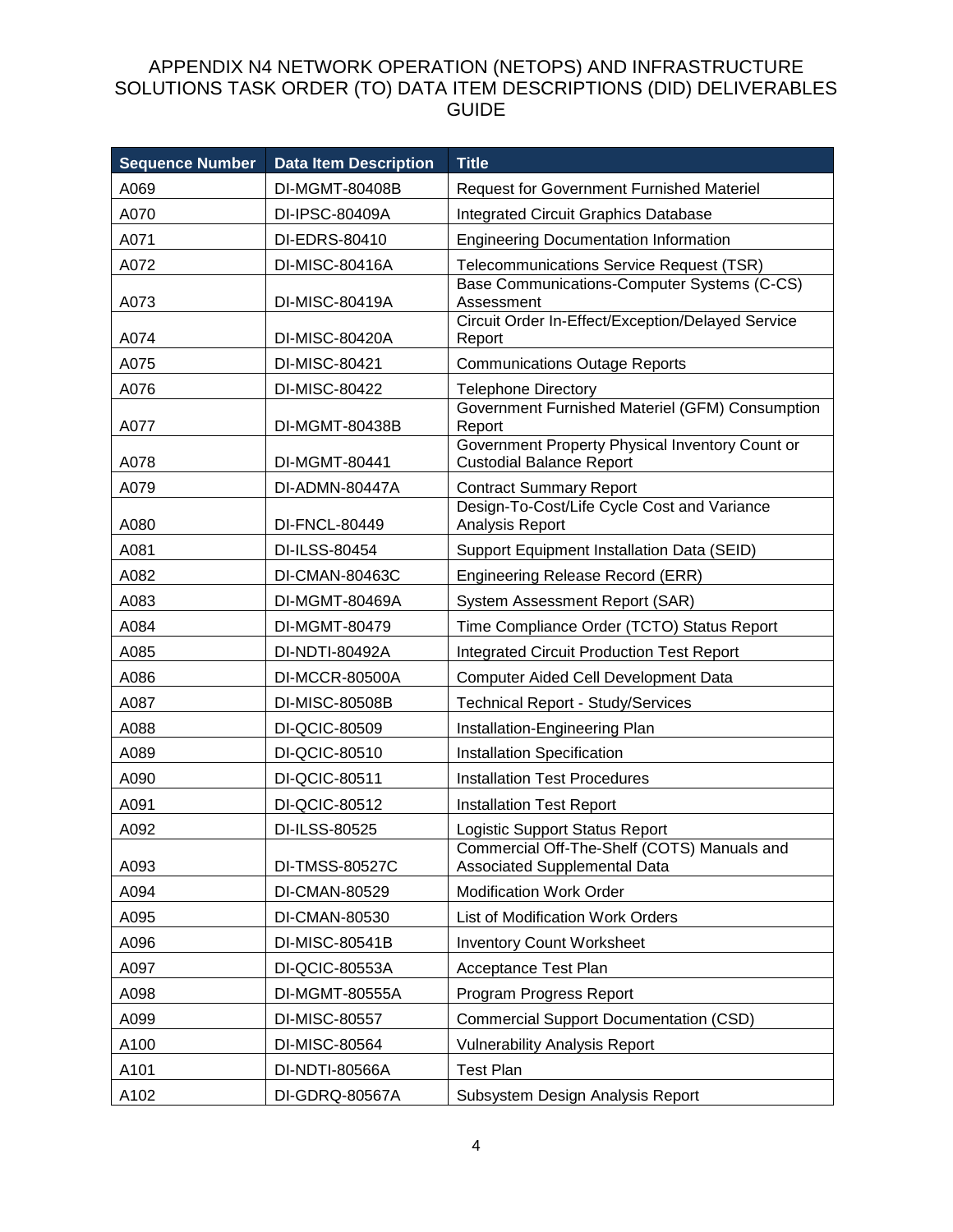| <b>Sequence Number</b> | <b>Data Item Description</b> | <b>Title</b>                                                                                                                           |
|------------------------|------------------------------|----------------------------------------------------------------------------------------------------------------------------------------|
| A103                   | DI-MISC-80576                | Unsatisfactory Material Report (Subsistence)                                                                                           |
| A104                   | DI-IPSC-80590B               | <b>Computer Program End Item Documentation</b>                                                                                         |
| A105                   | DI-MGMT-80596                | Government Furnished Information Deficiency<br>Report                                                                                  |
| A106                   | DI-NDTI-80603A               | <b>Test Procedure</b>                                                                                                                  |
| A107                   | DI-TMSS-80607                | <b>Technical Order Verification Recommendation</b><br>(TOVR)                                                                           |
| A108                   | DI-CMAN-80639C               | Engineering Change Proposal (ECP)                                                                                                      |
| A109                   | DI-CMAN-80642C               | Notice of Revision (NOR)                                                                                                               |
| A110                   | DI-CMAN-80643C               | Specification Change Notice (SCN)                                                                                                      |
| A111                   | DI-GDRQ-80650                | Design Data and Calculations                                                                                                           |
| A112                   | DI-DRPR-80651                | <b>Engineering Drawings</b>                                                                                                            |
| A113                   | DI-MISC-80652                | <b>Technical Information Report</b>                                                                                                    |
| A114                   | DI-MGMT-80656                | Satellite Network (SATNET) Circuit Test<br><b>Measurement Report</b>                                                                   |
| A115                   | DI-MGMT-80667                | Satellite Communications Equipment Reports (SER)                                                                                       |
| A116                   | DI-RELI-80669A               | Electrostatic Discharge (ESD) Control Program Flag                                                                                     |
| A117                   | DI-RELI-80670A               | Reporting Results of Electrostatic Discharge (FSD)<br>Sensitivity Tests of Electrical and Electronic Parts<br>Assemblies and Equipment |
| A118                   | DI-RELI-80671A               | Handling Procedures for Electrostatic Discharge<br>(ESD) Sensitive Items                                                               |
| A119                   | DI-TMSS-80677                | Real Property Installed Equipment (RPIE) Manuals                                                                                       |
| A120                   | DI-MISC-80678                | Certification/Data Report                                                                                                              |
| A121                   | DI-RELI-80685                | <b>Critical Items List</b>                                                                                                             |
| A122                   | DI-MGMT-80688                | Engineer Design Test Plan                                                                                                              |
| A123                   | DI-MCCR-80700                | <b>Computer Software Product End Items</b>                                                                                             |
| A124                   | DI-MISC-80711A               | Scientific and Technical Reports                                                                                                       |
| A125                   | DI-TCSP-80715                | Space Use of Real Property Facilities Report                                                                                           |
| A126                   | DI-MISC-80734                | <b>Technical Data Assessment</b>                                                                                                       |
| A127                   | DI-MISC-80738                | Magnetic Tape Cartridges, Video Data and Voice<br>Records                                                                              |
| A128                   | DI-MISC-80748                | Engineering Services Memorandum (ESM)                                                                                                  |
| A129                   | DI-MISC-80749                | Specifications and Standards Usage Report                                                                                              |
| A130                   | DI-MISC-80750                | <b>Technical Data Package Review Report</b>                                                                                            |
| A131                   | DI-MISC-80751                | English Language Test Design Document (ELTD)                                                                                           |
| A132                   | DI-MGMT-80754                | Work Measurement Plan                                                                                                                  |
| A133                   | DI-QCIC-80756                | Quality Engineering Inspection Requirements and<br><b>Equipment List</b>                                                               |
| A134                   | DI-QCIC-80757                | Special Inspection Equipment Concept                                                                                                   |
| A135                   | DI-MISC-80761                | <b>Test Scheduling Report</b>                                                                                                          |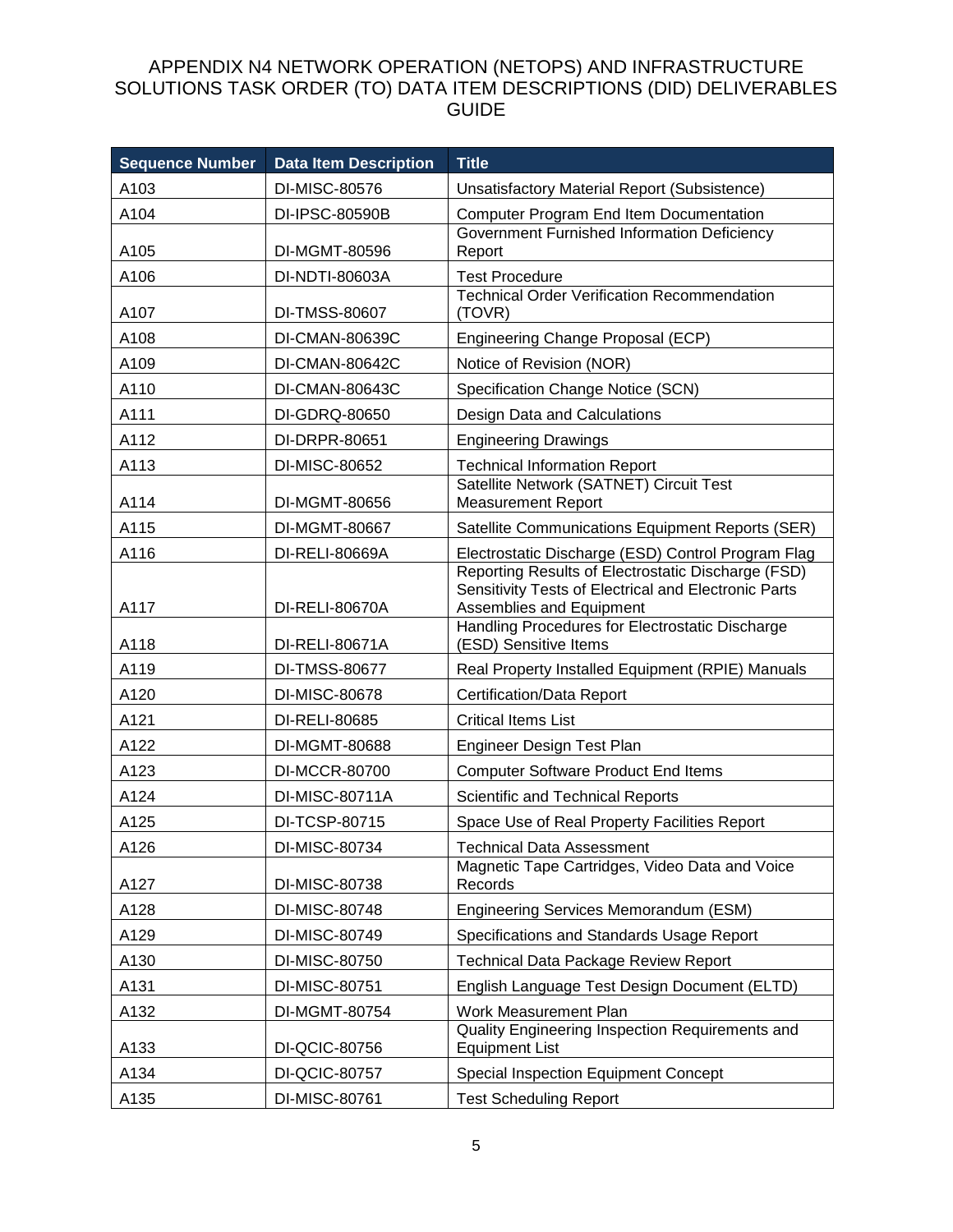| <b>Sequence Number</b> | <b>Data Item Description</b> | <b>Title</b>                                                                             |
|------------------------|------------------------------|------------------------------------------------------------------------------------------|
| A136                   | DI-MGMT-80771B               | <b>Technical Directive Kit Shipment Report</b>                                           |
| A137                   | DI-CMAN-80776                | <b>Technical Data Package</b>                                                            |
| A138                   | DI-CMAN-80788                | <b>Quality Engineering Planning List</b>                                                 |
| A139                   | DI-CMAN-80789                | <b>Quality Assurance Provisions</b>                                                      |
| A140                   | DI-MGMT-80790                | <b>Transition Plan</b>                                                                   |
| A141                   | DI-CMAN-80792A               | <b>Validation Report</b>                                                                 |
| A142                   | DI-ILSS-80806                | Test, Measurement and Diagnostic Equipment Data<br><b>Sheets</b>                         |
| A143                   | DI-RELI-80807                | Failure Data and Traceability Record                                                     |
| A144                   | DI-NDTI-80809B               | <b>Test/Inspection Report</b>                                                            |
| A145                   | DI-FACR-80810A               | <b>Test Facility Requirements Document (TFRD)</b>                                        |
| A146                   | DI-ILSS-80812                | Logistic Technical Data User Profile                                                     |
| A147                   | DI-ILSS-80813                | List of Logistic Technical Data Users                                                    |
| A148                   | DI-MISC-80840                | <b>Preliminary System Security Concept (PSSC)</b>                                        |
| A149                   | DI-MISC-80841                | <b>Security Vulnerability Analysis</b>                                                   |
| A150                   | DI-ILSS-80866                | Special Equipment Long Lead Time Items List                                              |
| A151                   | DI-ILSS-80867                | Special Equipment Consumable/Durable Support<br><b>Items List</b>                        |
| A152                   | DI-ILSS-80868                | Special Equipment Tools and Test Equipment List                                          |
| A153                   | DI-ILSS-80869                | Special Equipment Other Provisioning Parts List                                          |
| A154                   | DI-ILSS-80870                | Special Equipment Repairable Items List                                                  |
| A155                   | DI-ILSS-80871                | Special Equipment Common and Bulk Items List                                             |
| A156                   | DI-ILSS-80872                | <b>Training Materials</b>                                                                |
| A157                   | DI-MNTY-80873                | <b>Test Program Documentation (TPD)</b>                                                  |
| A158                   | DI-CMAN-80874                | Configuration Data Lists (CDLS)                                                          |
| A159                   | DI-MGMT-80894A               | Source/Vendor List                                                                       |
| A160                   | DI-MGMT-80898                | Environmental Compliance Assessment and<br>Management Program (ECAMP) Action Plan Report |
| A161                   | DI-MGMT-80910                | Certificate of Services Technical Assistance Activity<br>Report                          |
| A162                   | DI-MGMT-80911                | <b>Technical Assistance Activity Accomplishment</b><br>Report                            |
| A163                   | DI-EGDS-80918                | <b>Technical Data Package Index</b>                                                      |
| A164                   | DI-ADMN-80925                | <b>Revisions to Existing Government Documents</b>                                        |
| A165                   | DI-MGMT-80933                | Repair/Modification/Overhaul Status Report                                               |
| A166                   | DI-MGMT-80934C               | Operations Security (OPSEC) Plan                                                         |
| A167                   | DI-MGMT-80937                | <b>Coordinated Test Plan</b>                                                             |
| A168                   | DI-EDRS-80940                | Reproductions                                                                            |
| A169                   | DI-GDRQ-80941                | <b>Standardization Accomplishment Report</b>                                             |
| A170                   | DI-MGMT-80969                | <b>Production Surge Plan</b>                                                             |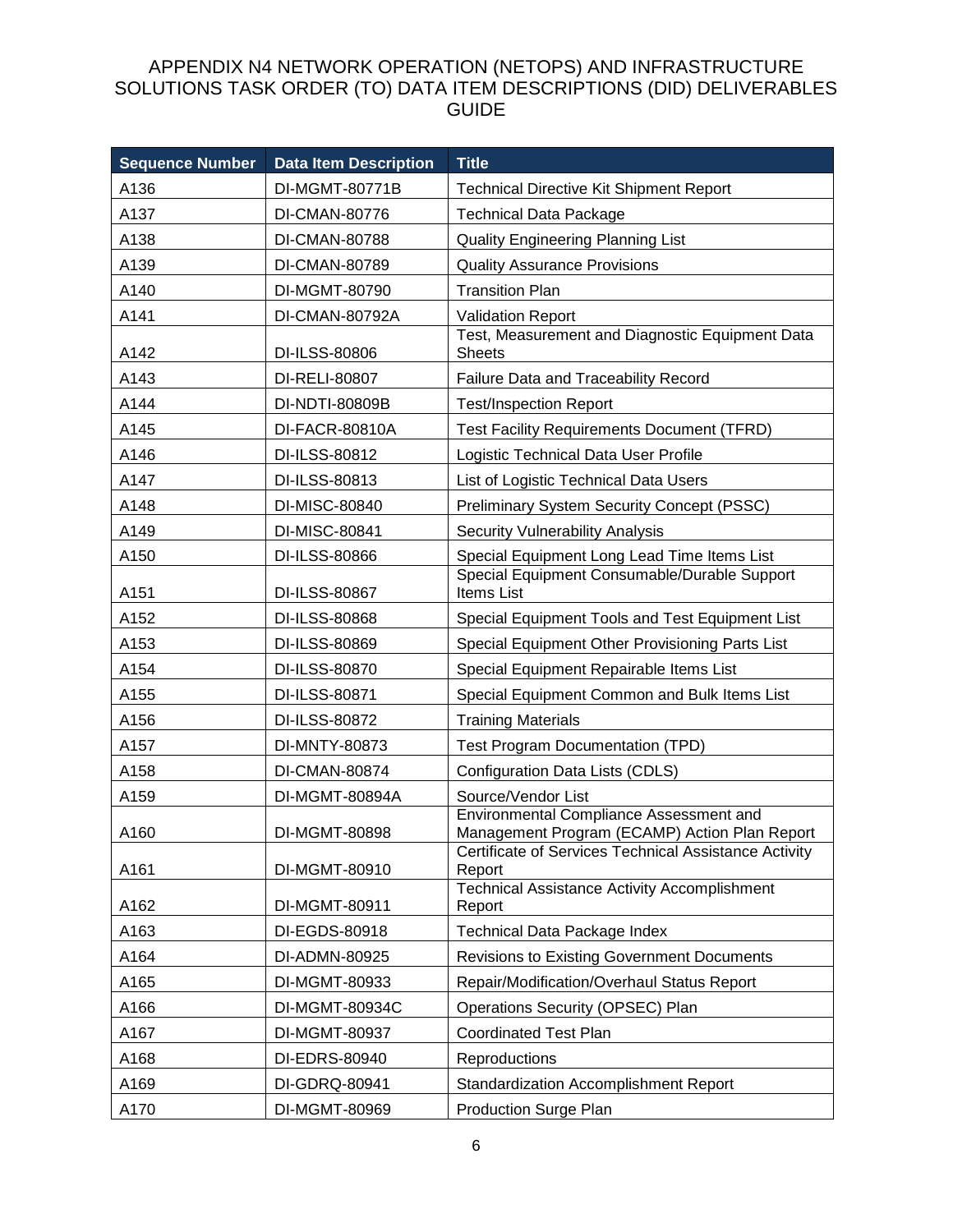| <b>Sequence Number</b> | <b>Data Item Description</b> | <b>Title</b>                                                               |
|------------------------|------------------------------|----------------------------------------------------------------------------|
| A171                   | DI-MGMT-80995A               | Maintenance Service Report                                                 |
| A172                   | DI-SESS-81000D               | Product Drawings/Models and Associated Lists                               |
| A173                   | DI-SESS-81001D               | Conceptual Design Drawings/Models                                          |
| A174                   | DI-SESS-81002E               | Developmental Design Drawings/Models and<br><b>Associated Lists</b>        |
| A175                   | DI-SESS-81003D               | <b>Commercial Drawings/Models and Associated Lists</b>                     |
| A176                   | DI-SESS-81004D               | Special Inspection Equipment (SIE)<br>Drawings/Models and Associated Lists |
| A177                   | DI-QCIC-81006                | Special Inspection Equipment Descriptive<br>Documentation                  |
| A178                   | DI-SESS-81008D               | Special Tooling (ST) Drawings/Models and<br><b>Associated Lists</b>        |
| A179                   | DI-QCIC-81009                | Technical Data Package Quality Control Program<br>Plan                     |
| A180                   | DI-SESS-81010D               | Source Control Drawing Approval Request                                    |
| A181                   | DI-SESS-81011D               | Drawing Number Assignment Report                                           |
| A182                   | DI-SESS-81012D               | Proposed Critical Manufacturing Process Description<br>(PCMPD)             |
| A183                   | DI-QCIC-81013                | <b>Technical Data Package Validation Report</b>                            |
| A184                   | DI-ENVR-81014                | Environmental Stress Screening Procedures and<br>Implementation Plan       |
| A185                   | DI-MGMT-81017A               | Master Equipment Schedules and Allocations<br>(MESA) Document              |
| A186                   | DI-CMAN-81018                | <b>Tracking Report for Equipment Modification</b>                          |
| A187                   | DI-MGMT-81026 NOT<br>1       | <b>Tempest Control Plan</b>                                                |
| A188                   | DI-MISC-81061                | Enclosure System Implementation Plan                                       |
| A189                   | DI-MISC-81062                | Backplane Assembly Implementation Plan                                     |
| A190                   | DI-MISC-81063                | Backplane Component Implementation Plan                                    |
| A191                   | DI-MISC-81064                | Support Hardware Implementation Plan                                       |
| A192                   | DI-ILSS-81070                | Training Program Development and Management<br>Plan                        |
| A193                   | DI-ILSS-81089                | <b>Training Facilities Report</b>                                          |
| A194                   | DI-MISC-81107A               | Inventory/Utilization Data Report                                          |
| A195                   | DI-QCIC-81110                | Inspection and Test Plan                                                   |
| A196                   | DI-QCIC-81115                | Sampling Design Plan                                                       |
| A197                   | DI-FNCL-81116                | Manhour Estimate, Technical Cost Proposals                                 |
| A198                   | DI-MGMT-81117                | Technical and Management Work Plan                                         |
| A199                   | DI-MGMT-81118                | Telecommunication System Installation Plan                                 |
| A200                   | DI-TCSP-81120                | Telecommunications System Engineering Plan                                 |
| A201                   | DI-MISC-81176A               | Manufacturing Technology Report                                            |
| A202                   | DI-MGMT-81178                | Report, Production or Delivery Problem (S)                                 |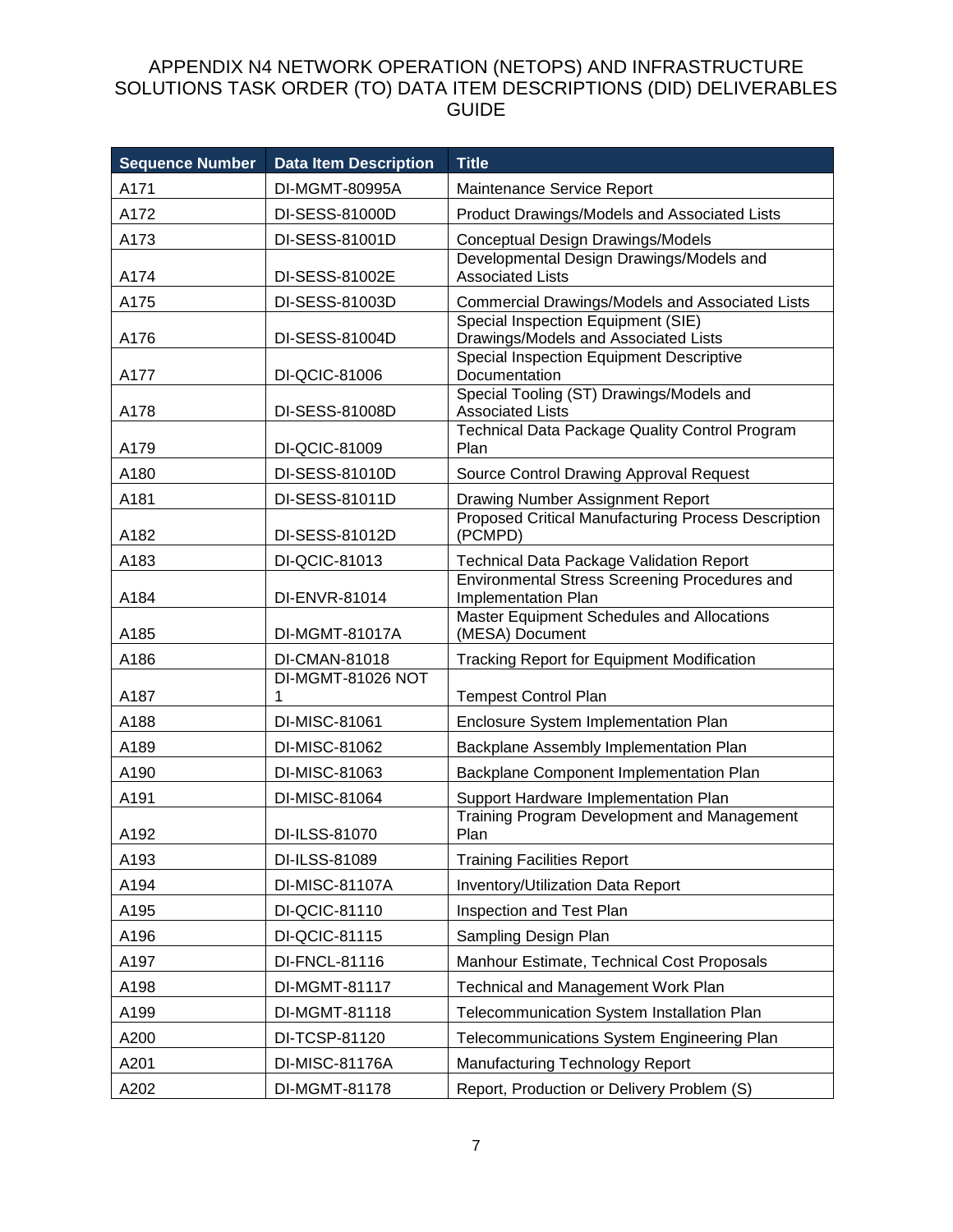| <b>Sequence Number</b> | <b>Data Item Description</b> | <b>Title</b>                                                        |
|------------------------|------------------------------|---------------------------------------------------------------------|
| A203                   | DI-MISC-81180                | Manufacturing Technology Demonstration Plan                         |
| A204                   | DI-QCIC-81187                | <b>Quality Assessment Report</b>                                    |
| A205                   | DI-MNTY-81188                | Verification, Demonstration, and Evaluation Plan                    |
| A206                   | DI-MISC-81189                | Master Engineering Document Listings (MEDL)                         |
| A207                   | DI-MISC-81191A               | Inventory Checklist/Record (ICL/R)                                  |
| A208                   | DI-FACR-81216                | <b>Trainer Engineering Report</b>                                   |
| A209                   | DI-MGMT-81219                | Schedule of Structural Work Report                                  |
| A210                   | DI-GDRQ-81222                | <b>Requirements Allocation Sheets</b>                               |
| A211                   | DI-GDRQ-81223                | <b>Schematic Block Diagrams</b>                                     |
| A212                   | DI-GDRQ-81224                | <b>Functional Flow Diagram</b>                                      |
| A213                   | DI-ILSS-81225                | Maintenance Support Plan                                            |
| A214                   | DI-MGMT-81232                | System Problem Report - SPR                                         |
| A215                   | DI-MGMT-81238                | <b>Contract Field Service Report</b>                                |
| A216                   | DI-DRPR-81242                | <b>Installation Control Drawings</b>                                |
| A217                   | DI-DRPR-81243                | Installation Design Reservation Data                                |
| A218                   | DI-CMAN-81245A               | Installation Completion Notification (ICN)                          |
| A219                   | DI-CMAN-81248A               | INTERFACE CONTROL DOCUMENT (ICD)                                    |
| A220                   | DI-ADMN-81249A               | Conference Agenda                                                   |
| A221                   | DI-ADMN-81250A               | <b>Conference Minutes</b>                                           |
| A222                   | DI-ILSS-81251                | Equipment Inventory Records (EIRS)                                  |
| A223                   | DI-MGMT-81252                | Production Progress Conference (PPC) Agenda                         |
| A224                   | DI-MGMT-81255                | <b>Production Status Report</b>                                     |
| A225                   | DI-MISC-81258A               | Value Engineering Program Plan                                      |
| A226                   | DI-MISC-81259A               | Value Engineering Study Proposal                                    |
| A227                   | DI-MISC-81260A               | Value Engineering Program Status Report                             |
| A228                   | DI-SDMP-81261                | Commercial Item Description (CID)                                   |
| A229                   | DI-ATTS-81268                | <b>Electronic Test Equipment Capability Requirements</b><br>Summary |
| A230                   | DI-SESS-81269B               | <b>Technical Directive</b>                                          |
| A231                   | DI-ATTS-81270                | <b>Testability Program Plan</b>                                     |
| A232                   | DI-ATTS-81271                | <b>Testability Requirements Analysis Report</b>                     |
| A233                   | DI-ATTS-81272                | Inherent Testability Design and Assessment Report                   |
| A234                   | DI-ATTS-81273                | <b>Test Design and Assessment Report</b>                            |
| A235                   | DI-MISC-81274                | <b>Environmental Permits</b>                                        |
| A236                   | DI-MISC-81277                | Parts, Materials, and Processes Selection List<br>(PMPSL)           |
| A237                   | DI-MISC-81283                | <b>Specification Requirement Verification Matrix</b>                |
| A238                   | DI-NDTI-81284                | Test and Evaluation Program Plan (TEPP)                             |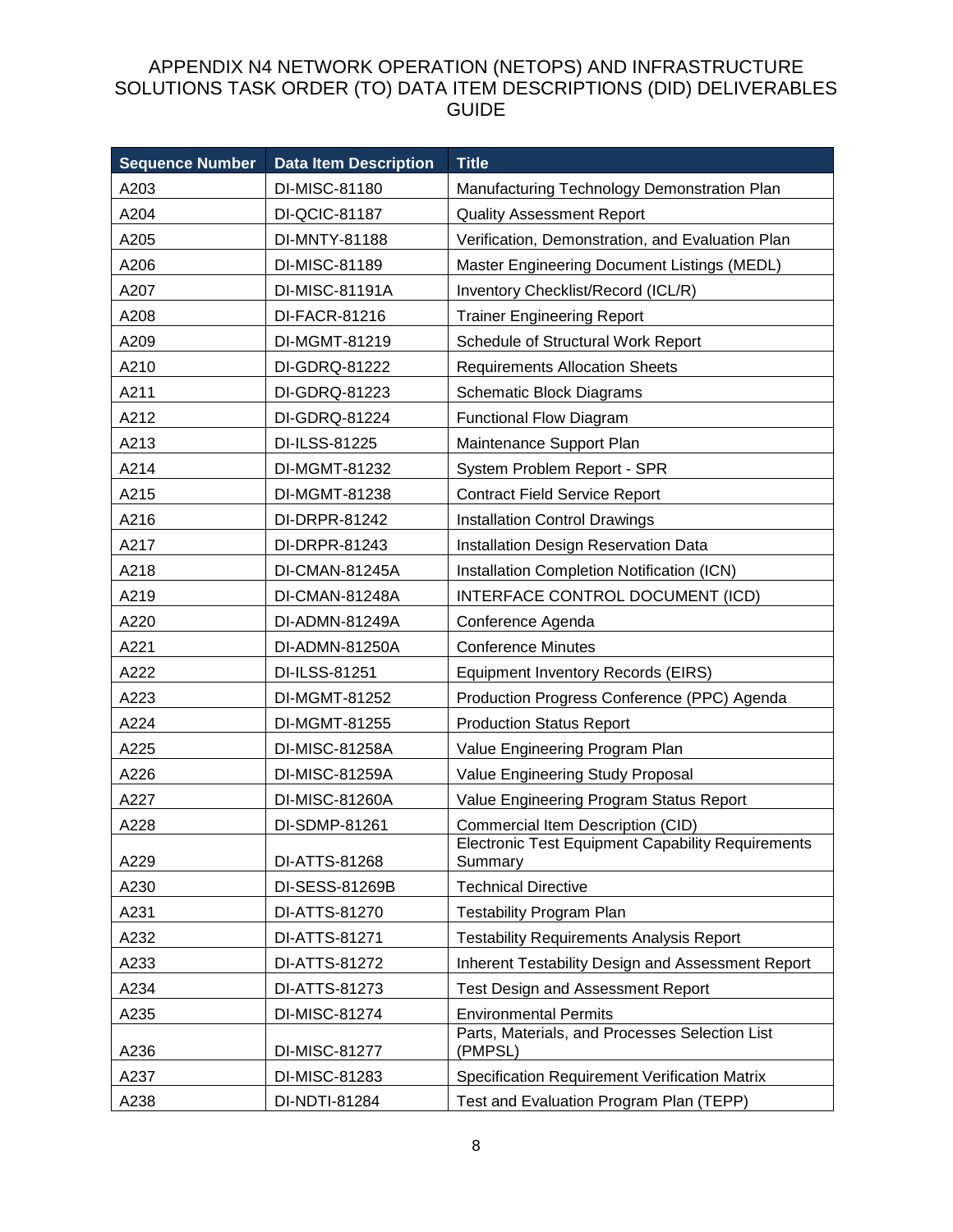| <b>Sequence Number</b> | <b>Data Item Description</b> | <b>Title</b>                                                                                     |
|------------------------|------------------------------|--------------------------------------------------------------------------------------------------|
| A239                   | DI-ADMN-81308A               | Conference Report                                                                                |
| A240                   | DI-SESS-81309A               | Internal Contractor Technical Data Report                                                        |
| A241                   | DI-ADMN-81313A               | Progress Report (Studies)                                                                        |
| A242                   | DI-SESS-81314A               | System/Segment Interface Control Specification                                                   |
| A243                   | DI-SESS-81315A               | Failure Analysis and Corrective Action Report                                                    |
| A244                   | DI-IPSC-81316                | Information Processing Equipment (IPE) Functional<br>Configuration Audit (FCA) Plan              |
| A245                   | DI-MISC-81317                | Information Systems Acceptance, Commissioning<br>and Removal Certificate                         |
| A246                   | DI-MISC-81321                | <b>Equipment Installation Instructions</b>                                                       |
| A247                   | DI-NDTI-81323                | Engineering Data on Equipment Submitted for<br>Testing                                           |
| A248                   | DI-EDRS-81339                | Integrated Circuit Cell/Functional Sub-Block Data<br>Notebook                                    |
| A249                   | DI-EDRS-81340                | Integrated Circuit Chip and Cell Logic Simulation and<br><b>Test Pattern Verification Report</b> |
| A250                   | DI-MISC-81341                | <b>Informal Security Policy Model</b>                                                            |
| A251                   | DI-SESS-81343A               | Information Security (INFOSEC) Boundary<br><b>Configuration Management Plan</b>                  |
| A252                   | DI-MCCR-81344                | Design Specification                                                                             |
| A253                   | DI-MISC-81346                | <b>Formal Security Policy Model</b>                                                              |
| A254                   | DI-NDTI-81351                | <b>Security Test Plan</b>                                                                        |
| A255                   | DI-TMSS-81352                | <b>Trusted Facility Manual</b>                                                                   |
| A256                   | DI-IPSC-81353                | <b>Computer-Aided Acquisition and Logistic Support</b><br>Implementation Plan (CALSIP)           |
| A257                   | DI-TMSS-81354                | <b>Technical Manual Research and Analysis Source</b><br>Data                                     |
| A258                   | DI-MISC-81356A               | Certificate of Compliance                                                                        |
| A259                   | DI-MISC-81364                | <b>Security Requirements List</b>                                                                |
| A260                   | DI-MISC-81381                | Site Survey Report (SSR)                                                                         |
| A261                   | DI-MISC-81414                | Operation and Maintenance Instructions for<br>Research and Development (R&D) Equipment           |
| A262                   | DI-MISC-81418                | <b>Operating Procedures Manual</b>                                                               |
| A263                   | DI-MISC-81419                | Personnel Report                                                                                 |
| A264                   | DI-IPSC-81430A               | <b>Operational Concept Description (OCD)</b>                                                     |
| A265                   | DI-IPSC-81431A               | System/Subsystem Specification (SSS)                                                             |
| A266                   | DI-IPSC-81432A               | System/Subsystem Design Description (SSDD)                                                       |
| A267                   | DI-IPSC-81433A               | Software Requirements Specification (SRS)                                                        |
| A268                   | DI-IPSC-81434A               | Interface Requirements Specification (IRS)                                                       |
| A269                   | DI-IPSC-81435A               | Software Design Description (SDD)                                                                |
| A270                   | DI-IPSC-81436A               | Interface Design Description (IDD)                                                               |
| A271                   | DI-IPSC-81437A               | Database Design Description (DBDD)                                                               |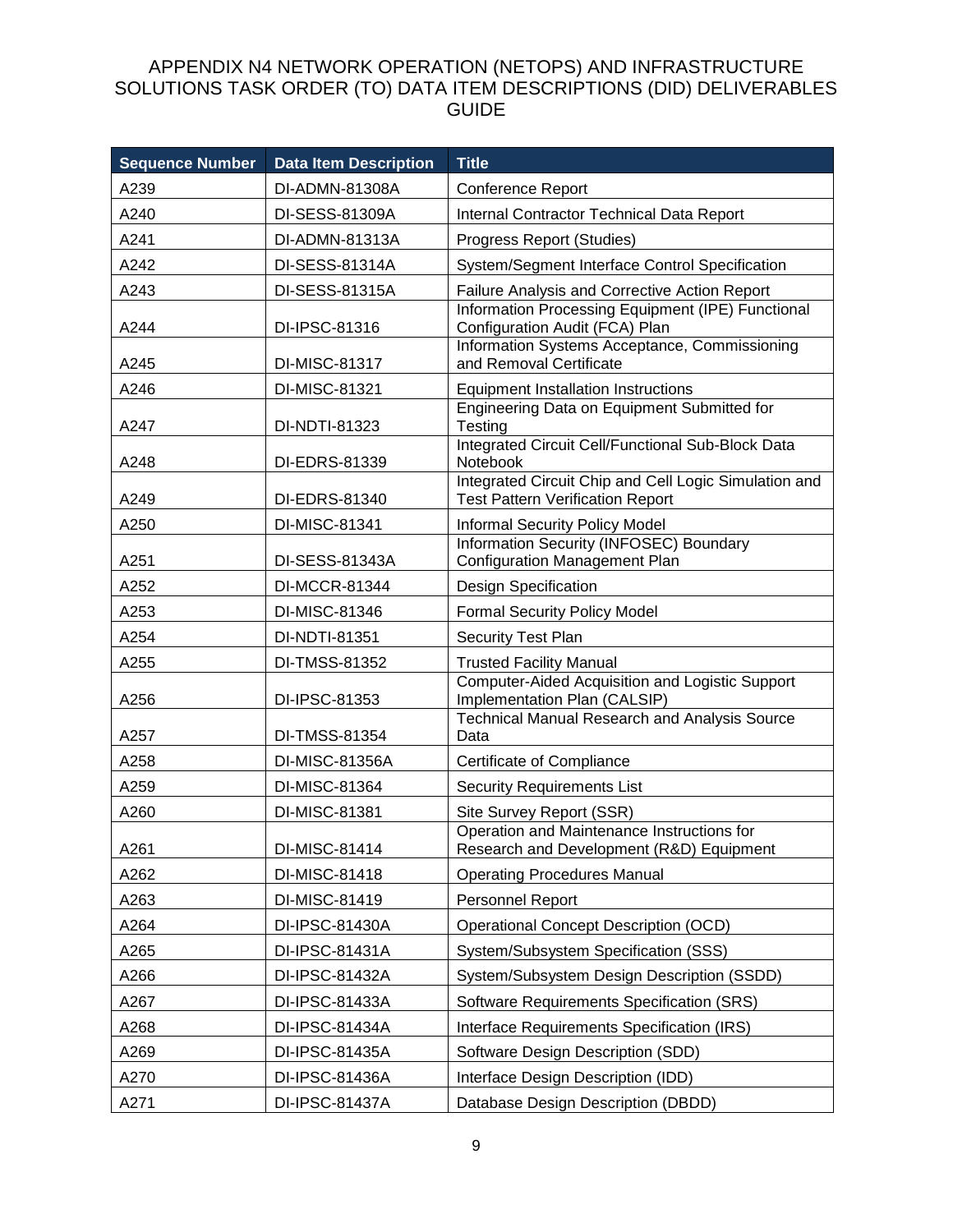| <b>Sequence Number</b> | <b>Data Item Description</b> | <b>Title</b>                                                                                       |
|------------------------|------------------------------|----------------------------------------------------------------------------------------------------|
| A272                   | DI-IPSC-81438A               | Software Test Plan (STP)                                                                           |
| A273                   | DI-IPSC-81439A               | Software Test Description (STD)                                                                    |
| A274                   | DI-IPSC-81440A               | Software Test Report (STR)                                                                         |
| A275                   | DI-IPSC-81441A               | Software Product Specification (SPS)                                                               |
| A276                   | DI-IPSC-81442A               | Software Version Description (SVD)                                                                 |
| A277                   | DI-IPSC-81443A               | Software User Manual (SUM)                                                                         |
| A278                   | DI-IPSC-81444A               | Software Center Operator Manual (SCOM)                                                             |
| A279                   | DI-IPSC-81445A               | Software Input/Output Manual (SIOM)                                                                |
| A280                   | DI-IPSC-81446A               | <b>Computer Operation Manual (COM)</b>                                                             |
| A281                   | DI-IPSC-81447A               | <b>Computer Programming Manual (CPM)</b>                                                           |
| A282                   | DI-MGMT-81453A               | Data Accession List (DAL)                                                                          |
| A283                   | DI-MGMT-81466A               | Contract Performance Report (CPR)                                                                  |
| A284                   | DI-MGMT-81468                | Contract Funds Status Report (CFSR)                                                                |
| A285                   | DI-MISC-81480                | Status Update Report (SUR)                                                                         |
| A286                   | DI-IPSC-81488                | <b>Computer Software Product</b>                                                                   |
| A287                   | DI-ADMN-81505                | Report, Record of Meeting/Minutes                                                                  |
| A288                   | DI-ALSS-81529                | Logistics Management Information (LMI) Data<br>Product                                             |
| A289                   | DI-ALSS-81530                | Logistics Management Information (LMI) Summaries                                                   |
| A290                   | DI-ALSS-81535                | Deficiency Report (DR)                                                                             |
| A291                   | DI-QCIC-81536                | <b>Test Information Sheet (TIS)</b>                                                                |
| A292                   | DI-FNCL-81537                | Funds and Labor Hour Expenditure Report                                                            |
| A293                   | DI-MISC-81538B               | Special Tooling {ST)Report For Electronic Tooling<br>Information Management System (ETIMS)         |
| A294                   | DI-MISC-81539B               | Special Test Equipment (STE)Report For Electronic<br>Tooling Information Management System (ETIMS) |
| A295                   | DI-ALSS-81545                | <b>Interactive Computer Aided Provisioning System</b><br>(ICAPS) Data Exchange                     |
| A296                   | DI-ALSS-81546                | <b>Production Inspection Equipment Test Systems</b><br><b>Engineering Design Data</b>              |
| A297                   | DI-MISC-81579                | Digital Imaging                                                                                    |
| A298                   | DI-TMSS-81584                | Guidelines for Use and Operation if Infosec<br>Equipment/Systems (Type IV)                         |
| A299                   | DI-NDTI-81585A               | <b>Reliability Test Plan</b>                                                                       |
| A300                   | DI-TMSS-81586A               | <b>Reliability Test Reports</b>                                                                    |
| A301                   | DI-MGMT-81605                | <b>Briefing Material</b>                                                                           |
| A302                   | DI-MGMT-81606                | Statement of Work (SOW)                                                                            |
| A303                   | DI-MGMT-81607                | <b>Acquisition Support Documentation</b>                                                           |
| A304                   | DI-ALSS-81610                | Scanning/Digitizing Data                                                                           |
| A305                   | DI-MISC-81616                | Purchase Order (PO)                                                                                |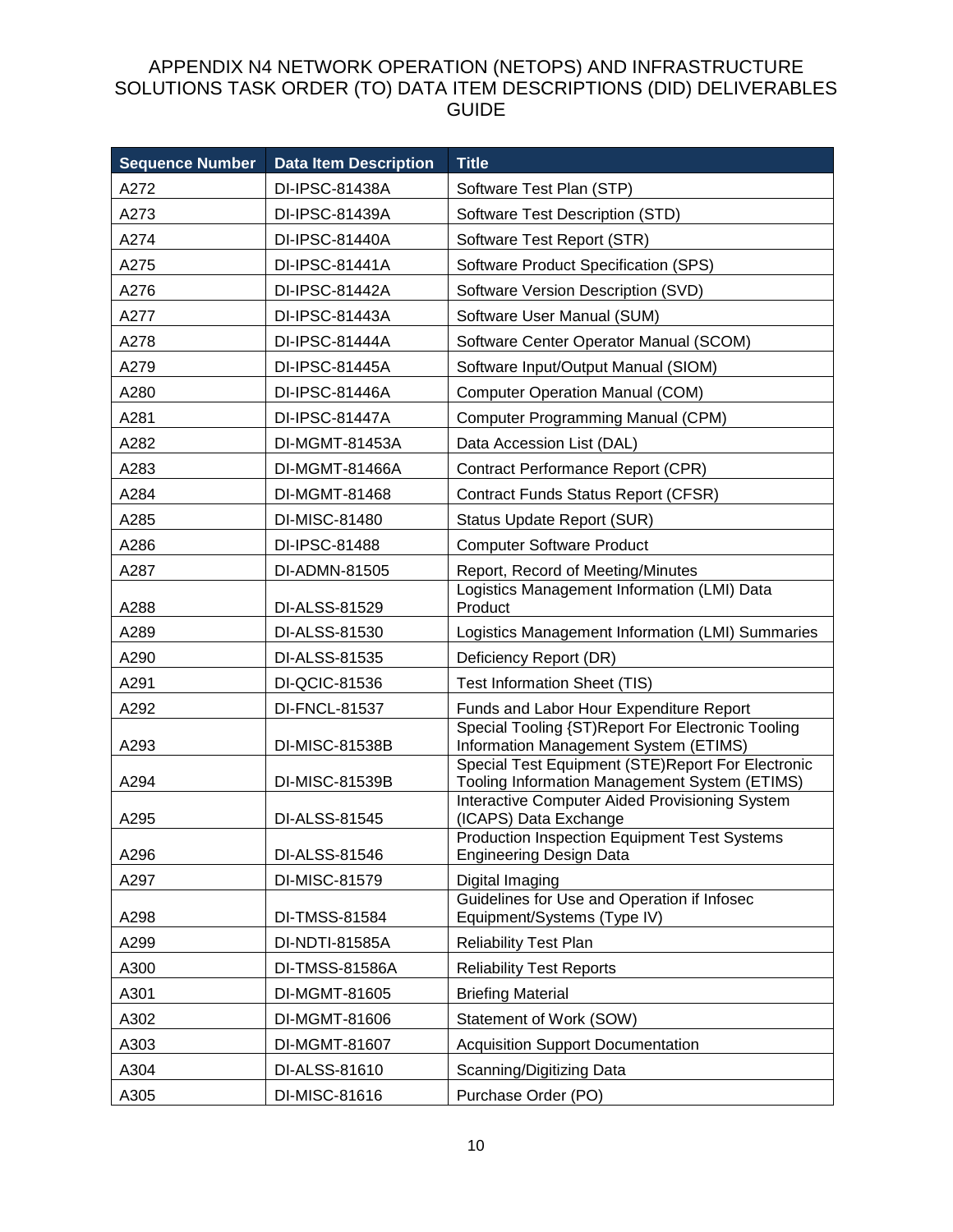| <b>Sequence Number</b> | <b>Data Item Description</b> | <b>Title</b>                                                                                 |
|------------------------|------------------------------|----------------------------------------------------------------------------------------------|
| A306                   | DI-SESS-81632                | Interface Specification                                                                      |
| A307                   | DI-MGMT-81634B               | <b>Commercial Asset Visibility Air Force</b><br>(CAVAF)/Government Furnished Material Report |
|                        |                              | Training Planning Process Methodology (TRPPM)                                                |
| A308                   | DI-SESS-81637                | Report                                                                                       |
| A309                   | DI-SESS-81638                | Equipment Facility Requirements (EFR) Plan                                                   |
| A310                   | DI-SESS-81639                | <b>Warranty Performance Report</b>                                                           |
| A311                   | DI-MGMT-81642                | <b>Small Business Subcontractor Report</b>                                                   |
| A312                   | DI-MGMT-81644A               | <b>DOD Architecture Framework Documentation</b>                                              |
| A313                   | DI-SESS-81646 NOT 1          | <b>Configuration Audit Plan</b>                                                              |
| A314                   | DI-MGMT-81649                | Preservation Team Services (PTS) Contract Cost<br>and Hour Status Report                     |
| A315                   | DI-MGMT-81650                | Integrated Master Schedule (IMS) (Replaces DI-<br>MISC-81183)                                |
| A316                   | DI-MGMT-81651                | Contract Invoicing and Payment Report                                                        |
| A317                   | DI-TMSS-81675                | <b>Equipment Technical Manual (Sanitized)</b>                                                |
| A318                   | DI-TMSS-81676A               | Subsystem Technical Manual (Sanitized)                                                       |
| A319                   | DI-TMSS-81677A               | System Technical Manual (Sanitized)                                                          |
| A320                   | DI-DRPR-81678                | <b>Engineering Documentation Product Drawings,</b><br>Sanitized                              |
| A321                   | DI-DRPR-81679                | <b>Engineering Documentation Product Drawings,</b><br>Modified and Sanitized                 |
| A322                   | DI-DRPR-81680                | <b>Engineering Documentation Products Drawings</b>                                           |
| A323                   | DI-DRPR-81681                | <b>Engineering Documentation Product Drawings,</b><br>Modified                               |
| A324                   | DI-TMSS-81682                | Job Manual (Sanitized)                                                                       |
| A325                   | DI-TMSS-81701                | <b>Technical Manual Validation Plan</b>                                                      |
| A326                   | DI-SESS-81704                | <b>Test Plans/Test Procedures</b>                                                            |
| A327                   | DI-QCIC-81708                | Non-Standard Part Qualification/Quality<br>Conformance Test Plan                             |
| A328                   | DI-MISC-81709                | Revised Additional Data for Technical Publication                                            |
| A329                   | DI-MISC-81710                | <b>Custom Microcircuit Procurement Plan</b>                                                  |
| A330                   | DI-TMSS-81711A               | Automatic Test Equipment (ATE) Interface Hardware<br>Manual                                  |
| A331                   | DI-SESS-81716                | <b>Supplementary Provisioning Technical</b><br>Documentation                                 |
| A332                   | <b>DI-MGMT-81717C</b>        | <b>Communications Security (COMSEC) Anonymity</b><br>Plan                                    |
| A333                   | DI-DRPR-81718                | Preservation, Packaging, and Packing (PP&P)<br>Drawing(s)                                    |
| A334                   | DI-QCIC-81722                | Quality Program Plan (QPP)                                                                   |
| A335                   | DI-TMSS-81723                | <b>Engineering Manual</b>                                                                    |
| A336                   | DI-TMSS-81725                | Operator Manual for Cryptographic Key Production<br>Equipment                                |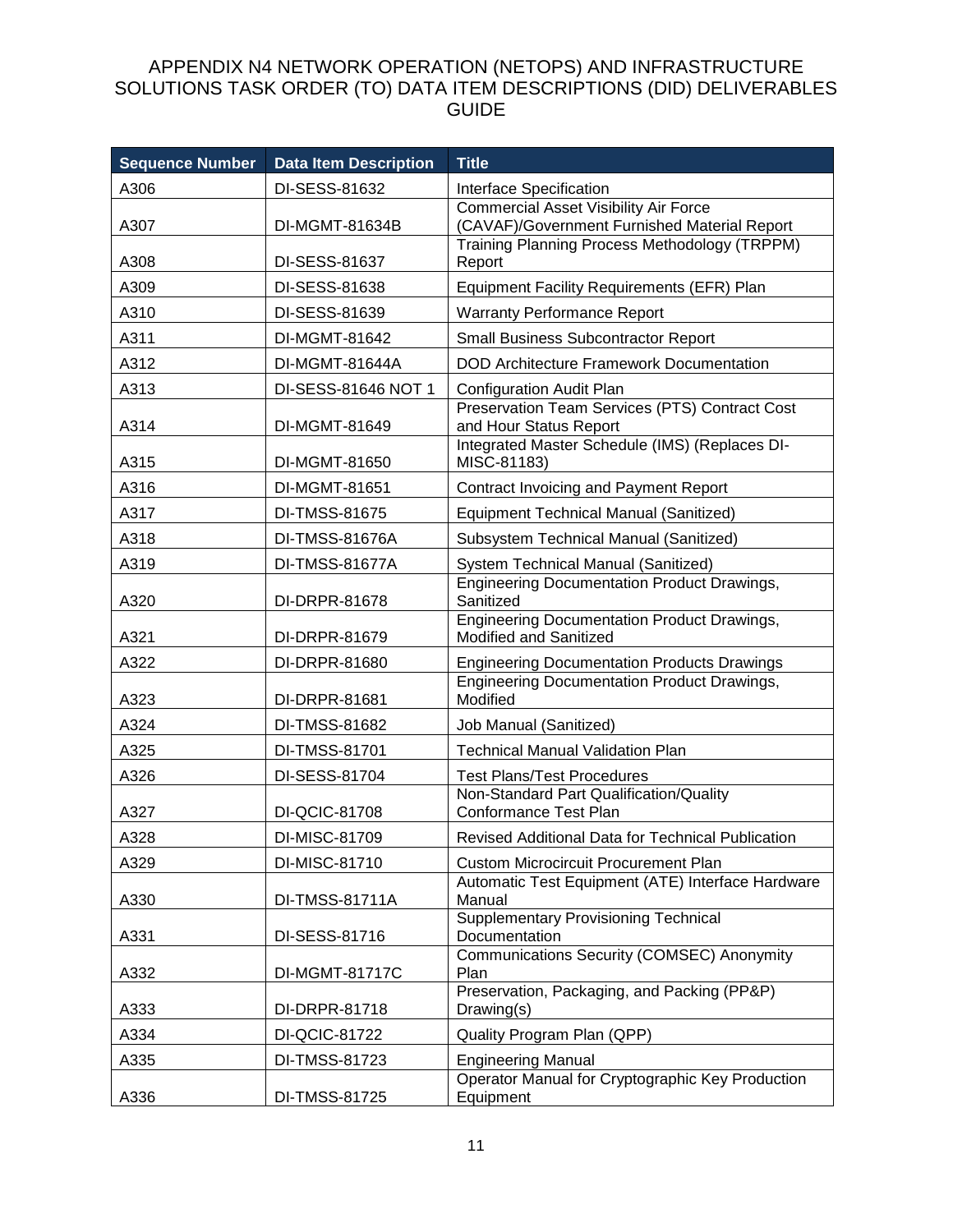| <b>Sequence Number</b> | <b>Data Item Description</b>   | <b>Title</b>                                                                                                                             |
|------------------------|--------------------------------|------------------------------------------------------------------------------------------------------------------------------------------|
| A337                   | DI-TMSS-81726                  | Principles of Operation Manual for Cryptographic Key<br><b>Production Equipment</b>                                                      |
|                        |                                | Job Manual for Cryptographic Key Production                                                                                              |
| A338                   | DI-TMSS-81727                  | Equipment                                                                                                                                |
| A339                   | DI-TMSS-81728                  | Software Manual for Cryptographic Key Production<br>Equipment                                                                            |
|                        |                                | <b>VHSIC Hardware Description Language (VHDL)</b>                                                                                        |
| A340                   | DI-EGDS-81729                  | Documentation                                                                                                                            |
| A341                   | DI-SESS-81733                  | <b>Integrated Circuit Design Analysis Report</b>                                                                                         |
| A342                   | DI-SESS-81734                  | Electronics Parts/Circuits Tolerance Analysis Report                                                                                     |
| A343                   | DI-MGMT-81737                  | Implementation Plan                                                                                                                      |
| A344                   | DI-MGMT-81739B                 | Software Resources Data Reporting: Initial<br>Developer Report and Data Dictionary<br>Software Resources Data Reporting: Final Developer |
| A345                   | <b>DI-MGMT-81740A</b>          | <b>Report and Data Dictionary</b>                                                                                                        |
| A346                   | DI-IPSC-81756                  | Software Documentation                                                                                                                   |
| A347                   | DI-SESS-81757A                 | Design Review Information Package (DRIP)                                                                                                 |
| A348                   | DI-SESS-81758                  | Logistics Product Data                                                                                                                   |
| A349                   | DI-SESS-81759                  | Logistics Product Data Summaries                                                                                                         |
|                        |                                | Operational Test Program Instruction/Test Program<br>Instruction (OTPI/TPI)                                                              |
| A350<br>A351           | DI-TMSS-81760<br>DI-MISC-81762 |                                                                                                                                          |
| A352                   | DI-FNCL-81765B                 | Security Evaluation Document (SED)                                                                                                       |
|                        |                                | Contractor Business Data Report (DD Form 1921-3)<br>Configuration Data Management Database-Open                                          |
| A353                   | DI-MGMT-81776                  | Architecture (CDMD-OA) CDMD-OA Metric Report                                                                                             |
| A354                   | DI-EMCS-81777                  | Electromagnetic Interference Survey (EMIS) Test<br>Report                                                                                |
| A355                   | DI-EMCS-81782                  | Electromagnetic Interference Survey (EMIS) Test<br>Procedures                                                                            |
| A356                   | DI-SESS-81785                  | Systems Engineering Management Plan (SEMP)                                                                                               |
| A357                   | DI-MGMT-81790                  | <b>Emergent Work Item Specification</b>                                                                                                  |
| A358                   | DI-QCIC-81794                  | Quality Assurance Program Plan                                                                                                           |
| A359                   | DI-MGMT-81797                  | Program Management Plan                                                                                                                  |
| A360                   | DI-MGMT-81803                  | Item Unique Identification (IUID) Marking Plan                                                                                           |
| A361                   | DI-MGMT-81804                  | Unique Identification (IUID) Marking Activity and<br>Verification Report                                                                 |
| A362                   | DI-MISC-81807                  | Software/Firmware Change Request                                                                                                         |
| A363                   | DI-MGMT-81808                  | Contractor's Risk Management Plan                                                                                                        |
| A364                   | DI-MGMT-81809                  | <b>Risk Management Status Report</b>                                                                                                     |
| A365                   | DI-TMSS-81810                  | Technical Manual Organization Plan (TMOP)                                                                                                |
| A366                   | DI-TMSS-81811                  | <b>Technical Manual Cost Report</b>                                                                                                      |
| A367                   | DI-TMSS-81812                  | <b>Technical Manual Schedule and Status Report</b>                                                                                       |
| A368                   | DI-TMSS-81813                  | <b>Technical Manual Book Plan</b>                                                                                                        |